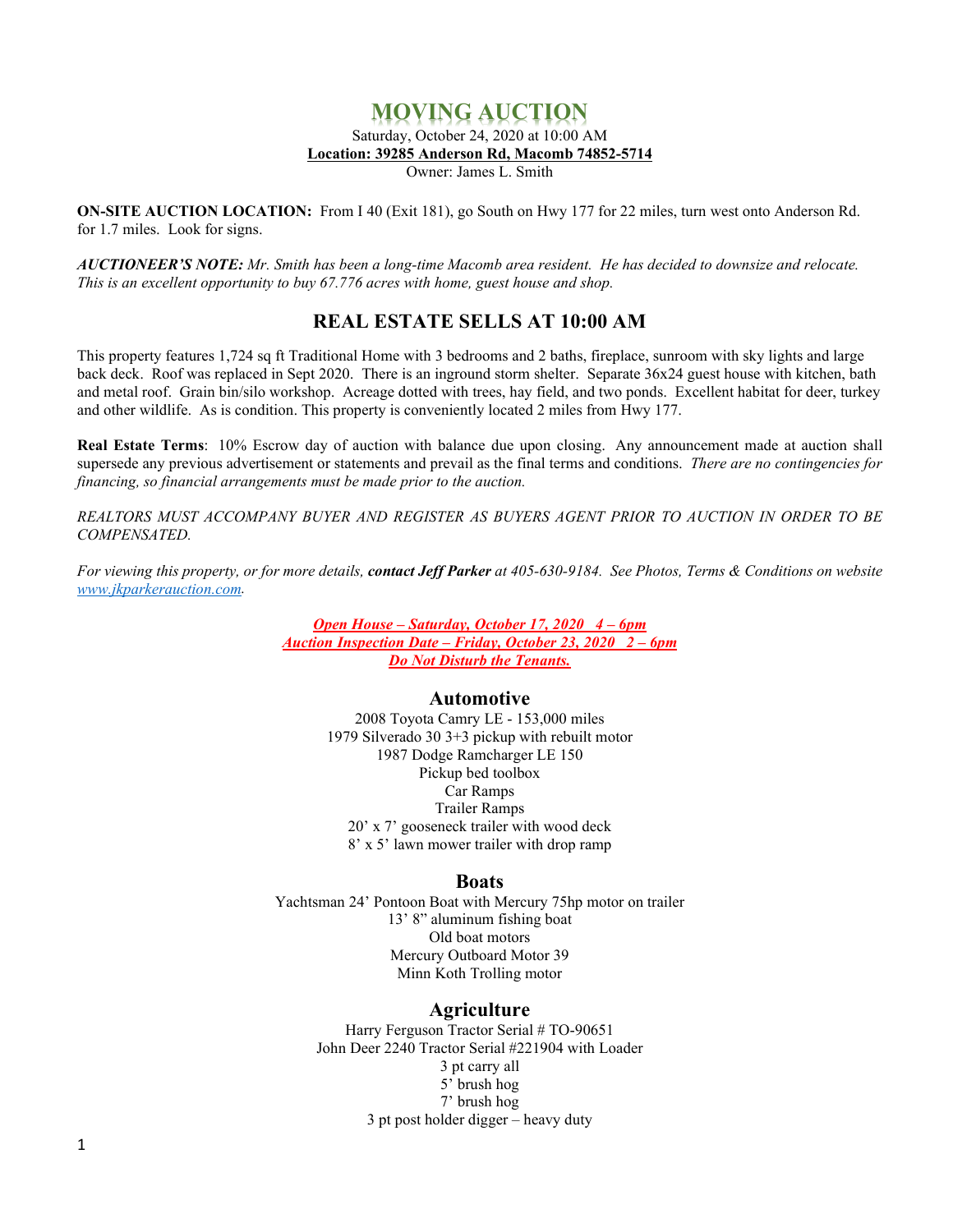3 pt long Agribusiness tiller – parts Model 8060 3 pt tumble bug 3 pt spring tooth 3 pt bale cradle 3 pt 2 bottom plow 6' box blade Section harrow drag John Deere rotary hoe John Deere sickle mower Hydraulic Log Splitter In line hay rake Fuel Tank Old Hay ring Head Gate Welder Rubbermaid water stock tank Ranch Pro Cart Old water heaters 5 gal barrels

#### **Household, Antiques & Misc.**

Hearthstone Tribute 8040 Wood Stove (blue) Carol Grigg Crow Warrior Editors Gallery Portland, Oregon Large Print Samsung Refrigerator Washer & Dryer Electric Range Stove Kenmore Sewing Machine in cabinet – Model 158-840; Serial # 901989 Grandfather Clock Window Air Conditioners Lawn chairs Floor Lamps Gas Wall Heaters Ashely stove heater Couch Coffee tables Lamps Cast Iron Cookware Mason Jars Wood Rocker TVs Vintage 5 gal glass jug jars Antique Mirror Crocks

#### **Shop Tools & Equipment**

Several Tool Boxes Tools Table Saw Shingles Shop lights Grease guns Generators Lincoln Welder AC 225 Cracker Box Rockwell Planer DCL95 Metal Lathe for parts Floor Jacks Scroll saws